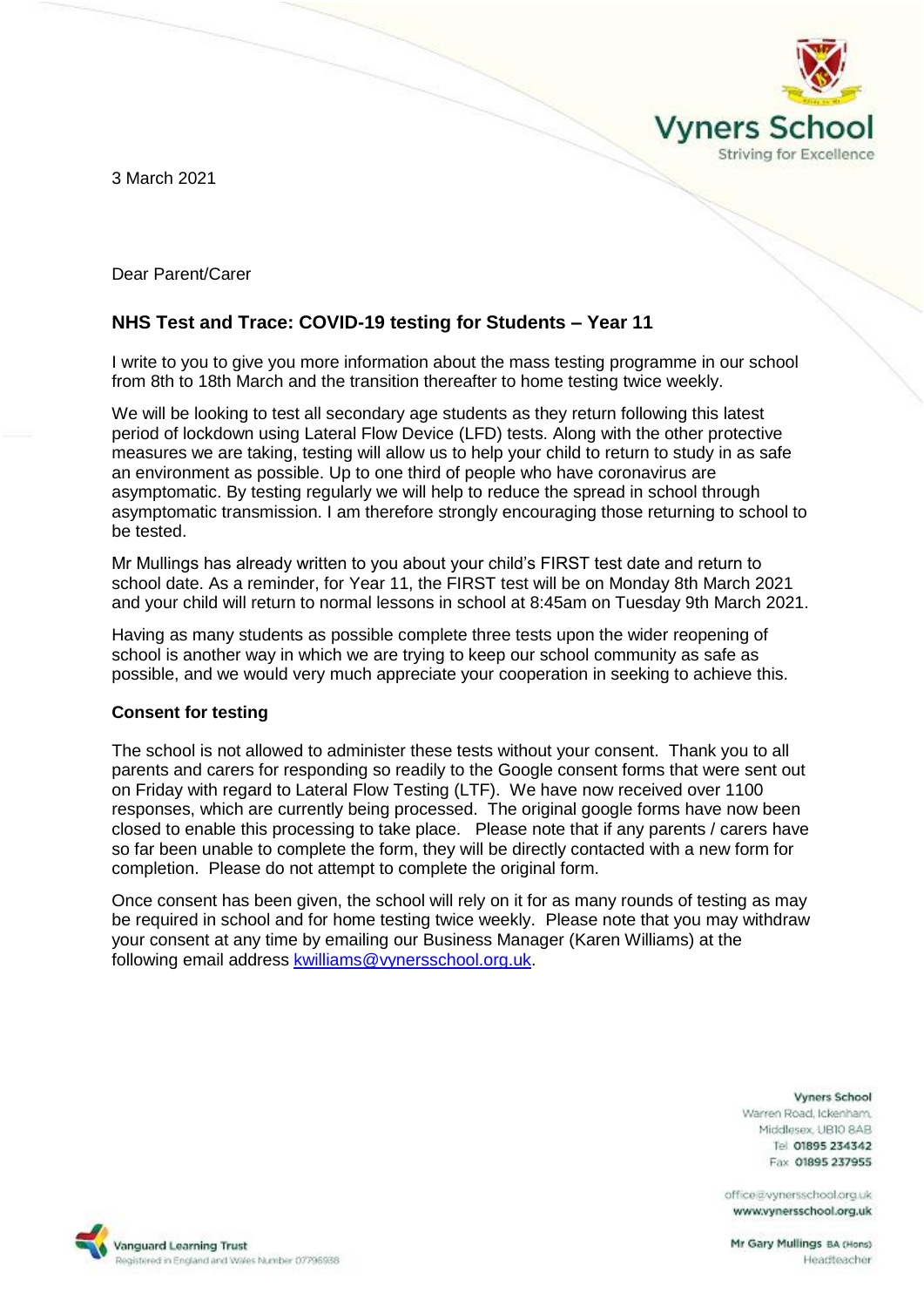## **Plan for mass testing**

We will be looking to test all students as they return to school three times in the Sports Hall between Monday 8th and Thursday 18th March. The schedule for mass testing Year 11 is as follows:

| Monday 8th March      | $8:00 - 11C$<br>$8:30 - 11F$<br>$9:00 - 11G$<br>$9:30 - 11H$<br>$10:00 - 11M$<br>10:30 - 11W |
|-----------------------|----------------------------------------------------------------------------------------------|
| Thursday 11th March * | $8:50 - 11C$<br>$9:10 - 11F$<br>$9:30 - 11G$<br>$9:55 - 11H$<br>$10:15 - 11M$<br>10:35 - 11W |
| Tuesday 16th March *  | $8:50 - 11C$<br>$9:10 - 11F$<br>$9:30 - 11G$<br>$9:55 - 11H$<br>10:15 - 11M<br>10:35 - 11W   |

\* Children will be tested as part of their regular school day on these days

You will notice that your child will come for their three tests with their tutor group. To assist with the smooth running of mass testing, please could you get your child to write their three test times in their school planner now.

## **Testing using lateral flow device (LFD) tests**

LFD tests have been widely and successfully used to detect COVID-19 in asymptomatic individuals. No test is perfect, but the speed and convenience of LFD tests supports detection of the virus in asymptomatic individuals who would not otherwise be tested. They are clinically approved and are crucial in the fight against the virus. As the tests are more sensitive with higher viral loads, there is a risk of returning a negative result when viral loads are low (for example, in the early stages of infection). This is why Public Health England recommends two LFD tests 3 to 5 days apart (or 3 to 4 days for home testing), to enhance detection by picking up any cases which were not detected during the first test and to catch any new infections.

If you test positive using an LFD, it is likely that you are infectious at that moment, whereas people testing positive on a polymerase chain reaction (PCR) or lab-processed test could be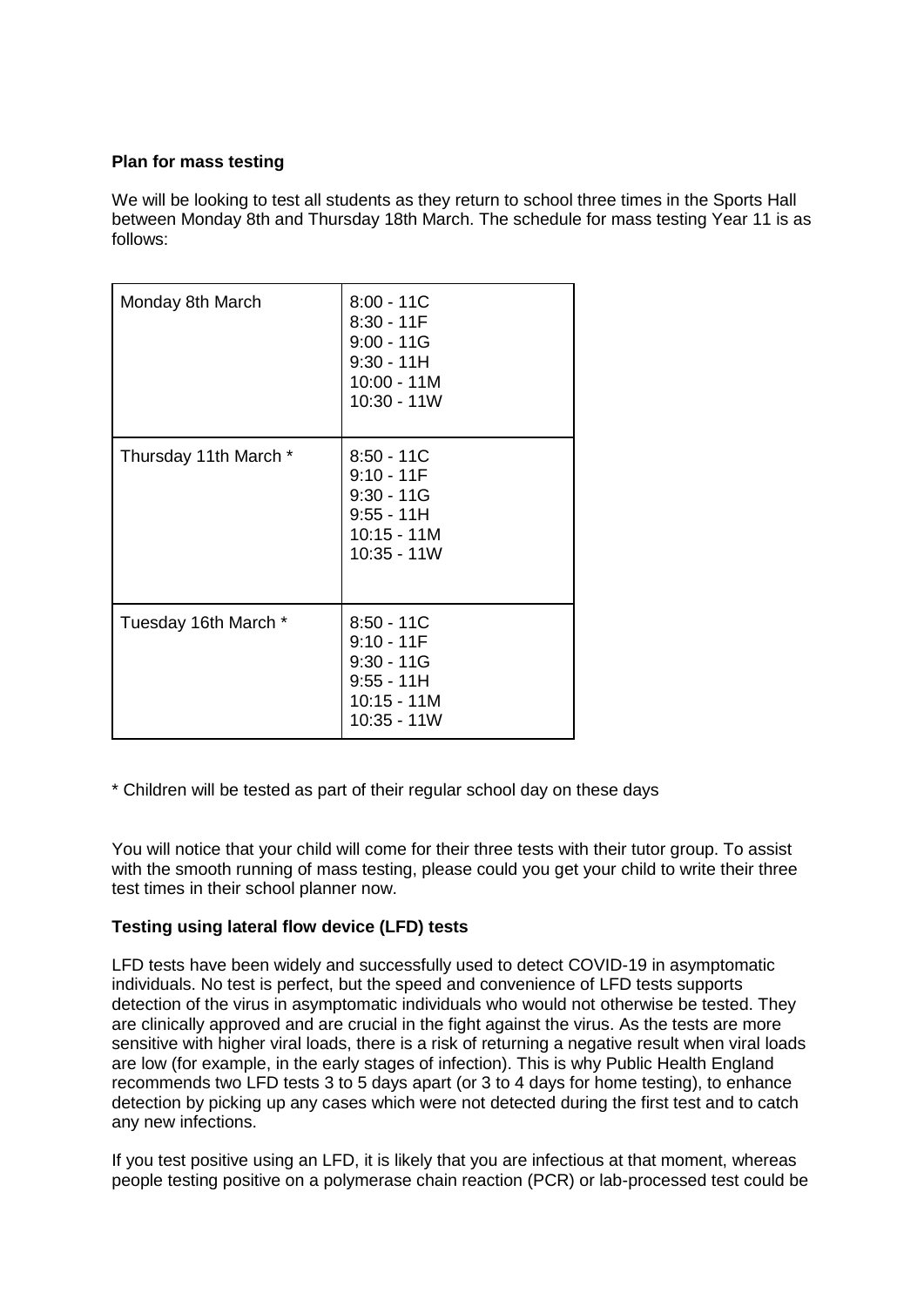in the less infectious early or late stages of disease. This means that by using the lateral flow test we can identify people with a high viral load who are the most likely to spread the virus further.

**Please note, a negative result on a Lateral Flow Device does not mean that your child does not have Covid-19, it merely indicates that at the time you took the test, no viral load was detected. Therefore, behaviours must not change as a result of Lateral Flow Testing. Even if your child receives three negative test results upon return to school, your child must still behave as if they have the virus. Testing is only one component of reducing risk of transmission in our school community. Other measures of hand washing/sanitising, wearing of face masks and social distancing (where possible) must still be adhered to.**

### **How the tests work**

Those taking their first three tests in school will be supervised by trained staff and volunteers. The lateral flow tests are quick and easy to undertake, using a swab of the nose and throat. Mr Cahill has created these [Slides](https://docs.google.com/presentation/d/1gz1t-rqJkTcXn6FmRusH9uKAaRId2x0yOQJAcbk5ymU/edit?usp=sharing) and a Loom video (see link on Slide 1) to guide your child through the testing process. It is vital that your child reads the Slides and watches the Loom video before attending their first test.

Results (which take around half an hour from testing) can be obtained by completing the registration process. The student will also receive a text notification of a positive or negative result from the online NHS system. The school will only inform the student of a positive or invalid test result. The school will not be informing students of negative results.

## **Registering test results**

It is very important that you register your child's test to enable NHS Test and Trace to monitor the spread and prevalence of the virus in our communities.

You register tests at this link: [https://test-for-coronavirus.service.gov.uk/register-kit/register](https://test-for-coronavirus.service.gov.uk/register-kit/register-rapid-test)[rapid-test](https://test-for-coronavirus.service.gov.uk/register-kit/register-rapid-test)

Your child will receive a **registration card and unique barcode** each time they have a test. They will need this to hand when they register their test. Registration can be done any time **up to 24 hours after a test** and takes between 5-10 minutes; we would encourage you to supervise your child when they do this for the first time. Please note that children over the age of 13 can set up an account for repeat tests to save them having to re-enter all their details; this means all they will need is to log in, submit their unique barcode and answer some simple questions. For children aged 12 years and under, they will need to complete the registration process in full for each lateral flow test. Your child has been given a [Loom](https://www.loom.com/share/aea42cd2f9124e51b03fe8972f9a3583)  [video](https://www.loom.com/share/aea42cd2f9124e51b03fe8972f9a3583) and [Google Slides](https://docs.google.com/presentation/d/11chsOQ94u8ECZV-K7yZ9nf1DvangLK9Y0KLWEpb9z-A/edit?usp=sharing) walking them through the registration process (click on the hyperlinks to view them yourself).

## **Transition to home testing kits**

Those taking the three initial tests in school will have home test kits given to them when they come for their third test in the Sports Hall (on Tuesday 16th March). Students will have to sign the 'Test Kit Log' to acknowledge receipt. Students will need to sign for their home test kit and record the 'LOT' number on the box of their test kit against their name. There will be two registration assistants on hand in the Sports Hall to take these details down and to hand out the kits. Once your child has collected their home test kit, you will be consenting to your child conducting these tests, registering their results and informing the school of any positive or repeat invalid results.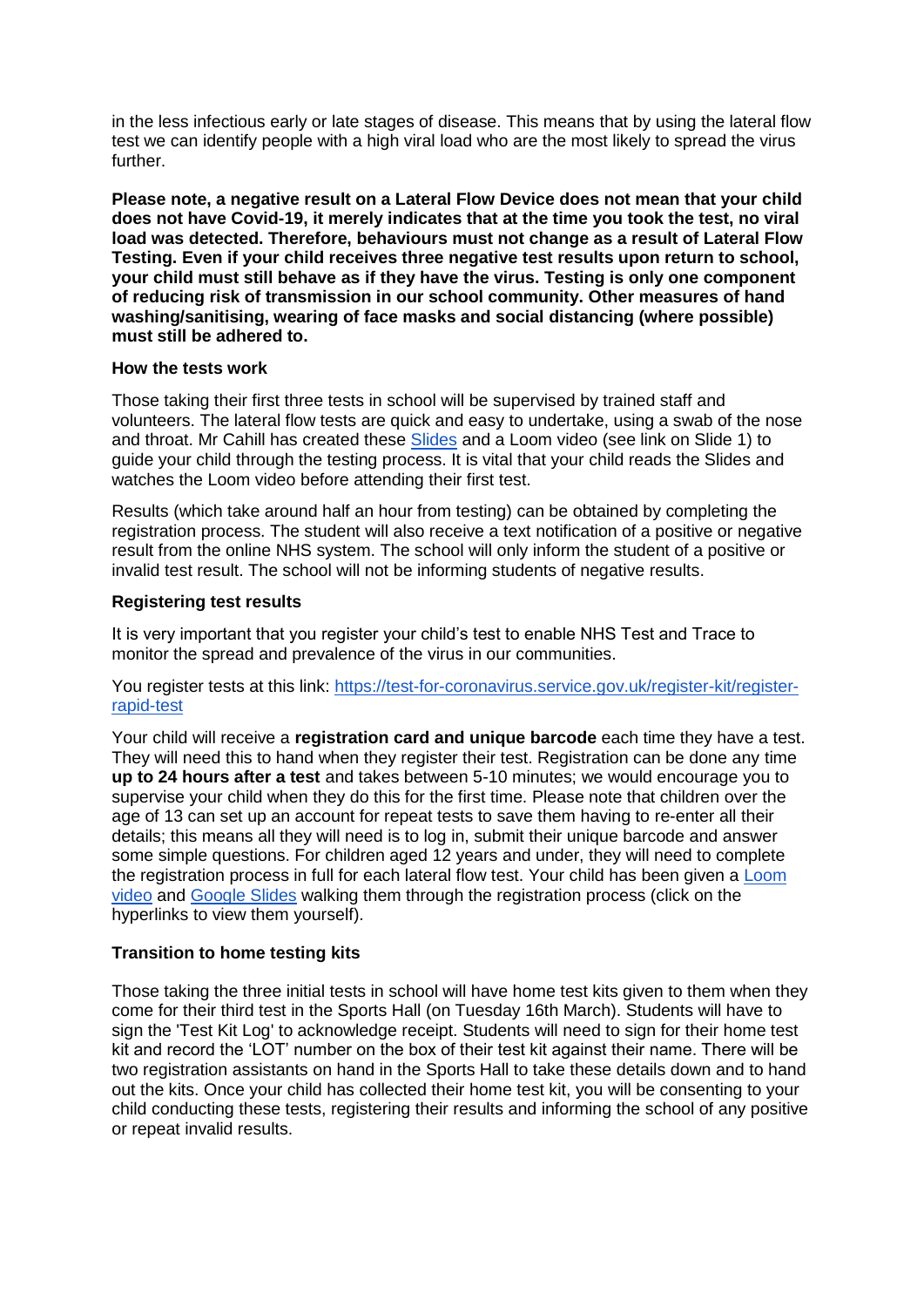Students should complete their fourth test at home by the end of w/c 15th March. Thereafter, students should aim to test themselves in the morning before coming to school twice a week 3-4 days apart; for example on a Monday and a Thursday morning.

The LFDs supplied do not require laboratory processing and can provide a quick result in around 30 minutes. Comprehensive guidance on self-testing is contained in the 'Instructions for Use' leaflet, which comes with the test kit. There is also a useful video to show you how to administer the test [here.](https://www.youtube.com/playlist?list=PLvaBZskxS7tzQYlVg7lwH5uxAD9UrSzGJ)

Your child will need to report their result to NHS Test and Trace as soon as the test is completed either online [here](https://www.gov.uk/report-covid19-result) or by telephone as per the instructions in the home test kit. Tests are free of charge and will be provided by the school. It is important that tests assigned to you are not used by anyone else.

From Monday, 22 March onwards, we will continue to run a small testing site at school in the old SEN office so that students who are unable physically to test themselves at home will be able to be tested regularly. This small test site will be open on Mondays and Thursdays only from 7:45-8:45am.

### **What if my child tests positive?**

If a student tests positive on a lateral flow device **in the test site at school**, they will need to self-isolate for 10 days and follow the guidance from NHS Test and Trace. There is **no requirement** to book a PCR confirmatory test.

If your child tests positive on a lateral flow device **at home with a self testing kit**, please inform us straight away by emailing Mrs Foster [\(afoster@vynersschool.org.uk\)](mailto:afoster@vynersschool.org.uk) and Mrs Bashford-Hynes [\(ehynes@vynersschool.org.uk\)](mailto:ehynes@vynersschool.org.uk). They will need to self-isolate for 10 days and follow the guidance from NHS Test and Trace. They **will also need to book** a PCR confirmatory test. If that PCR test is negative, self-isolation will stop and your child will be allowed back to school immediately along with all their close contacts.

The reason for this difference is that the test site at school is a clinical environment in which students are supervised by trained staff. This is not the case while self-testing at home.

If your child gets a void result, they should complete a second LFT test. If they get a second void result, you should book a PCR test for them (there is no need to self isolate unless you have Covid symptoms) and report this issue to Neill Cahill, the Covid Coordinator [\(ncahill@vynersschool.org.uk\)](mailto:ncahill@vynersschool.org.uk)

### **What happens if the test is negative?**

While a small number of pupils may need to repeat the test if the first test was invalid or void for some reason, pupils who test negative will be able to stay in school and resume their activities as normal. We do **not** need to know if your child's self test at home is negative.

### **What if my child has tested positive in the last 90 days?**

If your child has tested positive with Covid-19 in the past 90 days, they may well have developed some immunity. Therefore your child is exempt and is not required to conduct twice weekly self testing using Lateral Flow Devices (LFDs) until 90 days has passed since they first tested positive. As such, we will not (unless you request otherwise) be issuing self testing kits to any student who has tested positive since New Year's Eve (31st December). If